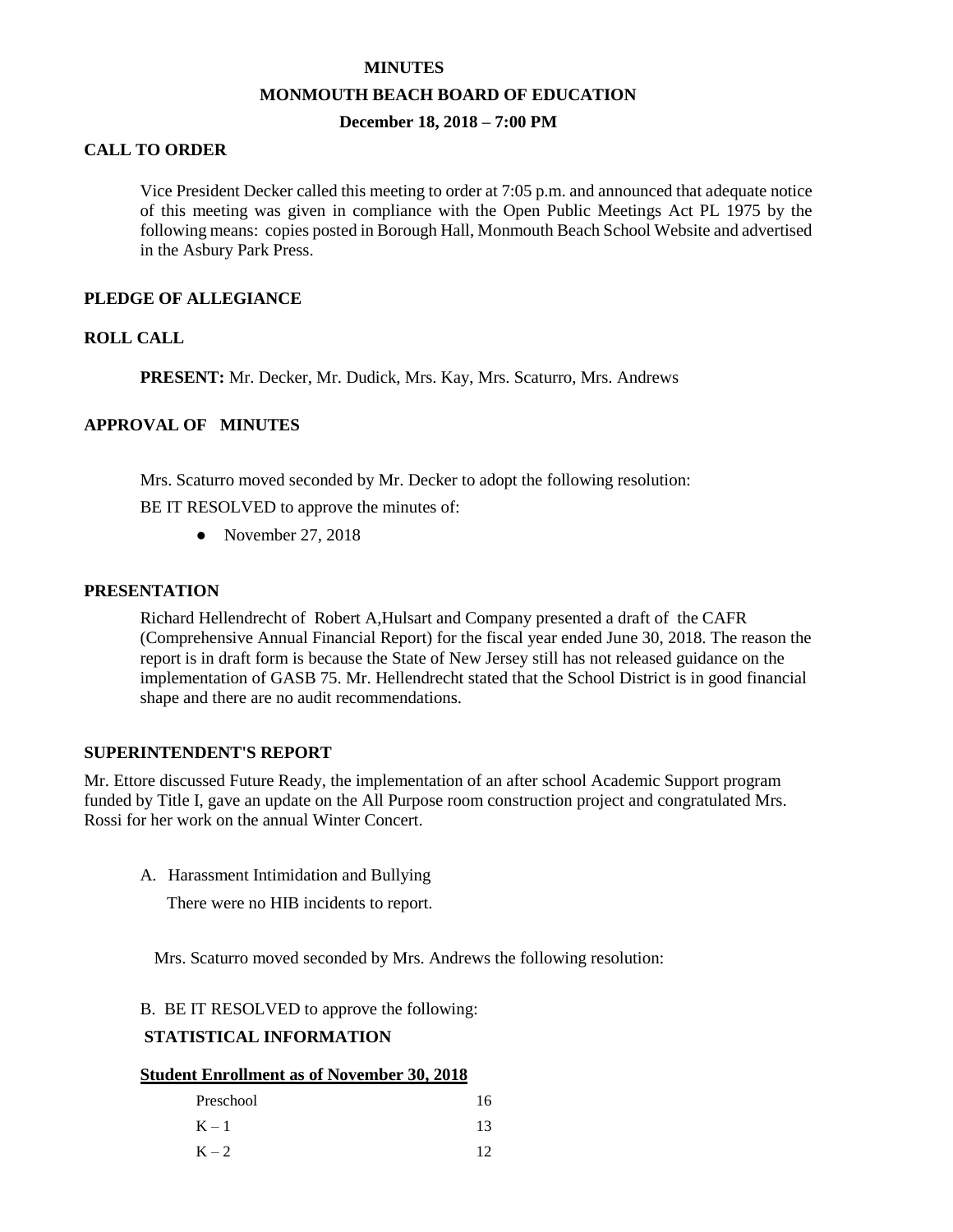| Grade 1                                  |       | 24       |
|------------------------------------------|-------|----------|
| Grade 2                                  |       | 18       |
| Grade 3-1                                |       | 12       |
| Grade 3-2                                |       | 12       |
| Grade 4                                  |       | 17       |
| Grade $5 - 1$                            |       | 13       |
| Grade $5 - 2$                            |       | 14       |
| Grade $6 - 1$                            |       | 16       |
| Grade $6 - 2$                            |       | 15       |
| Grade 7 - 1                              |       | 14       |
| Grade $7 - 2$                            |       | 14       |
| Grade $8 - 1$                            |       | 13       |
| Grade $8 - 2$                            |       | 11       |
|                                          | Total | 234      |
| Special Education (Out of District): 2   |       |          |
| One student in the following placements: |       |          |
| Oceanport Schools (1)                    |       |          |
| Harbor School (1)                        |       |          |
| <b>Student Attendance</b>                |       |          |
| September                                | 96.5% | February |
| October                                  | 97%   | March    |
| November                                 | 94%   | April    |
| December                                 |       | May      |
| January                                  |       | June     |
| <b>Staff Attendance</b>                  |       |          |
| September                                | 98.5% | February |
| October                                  | 95.5% | March    |
| November                                 | 90%   | April    |
| December                                 |       | May      |
| January                                  |       | June     |

Mr. Decker moved seconded by Mrs. Scaturro the following resolution:

• BE IT RESOLVED to approve the following:

```
Fire Drills
November 1, 2018 at 1:30 p.m.
Security Drill
Active Shooter – November 28, 2018 at 1:40 p.m.
```
### **PUBLIC DISCUSSION**

In compliance with Open Public Meetings Act PL 1975, Chapter 10:4-12 subsection b, - A public body may exclude the public only from that portion of a meeting at which the public body discusses any matter involving the employment, appointment, termination of employment, terms and conditions of employment evaluation of the performance of promotion or discipline of any specific prospective public officer or employees or current public offer or employee employed or appointed by the public body, unless all the individual employees or appointees whose rights could be adversely affected request in writing that such matter or matters be discussed at a public meeting. As per Board Bylaws, 0167, public participation in Board Meetings, such remarks are to be limited to five minutes duration. The Board of Education, though affording the opportunity for members of the public to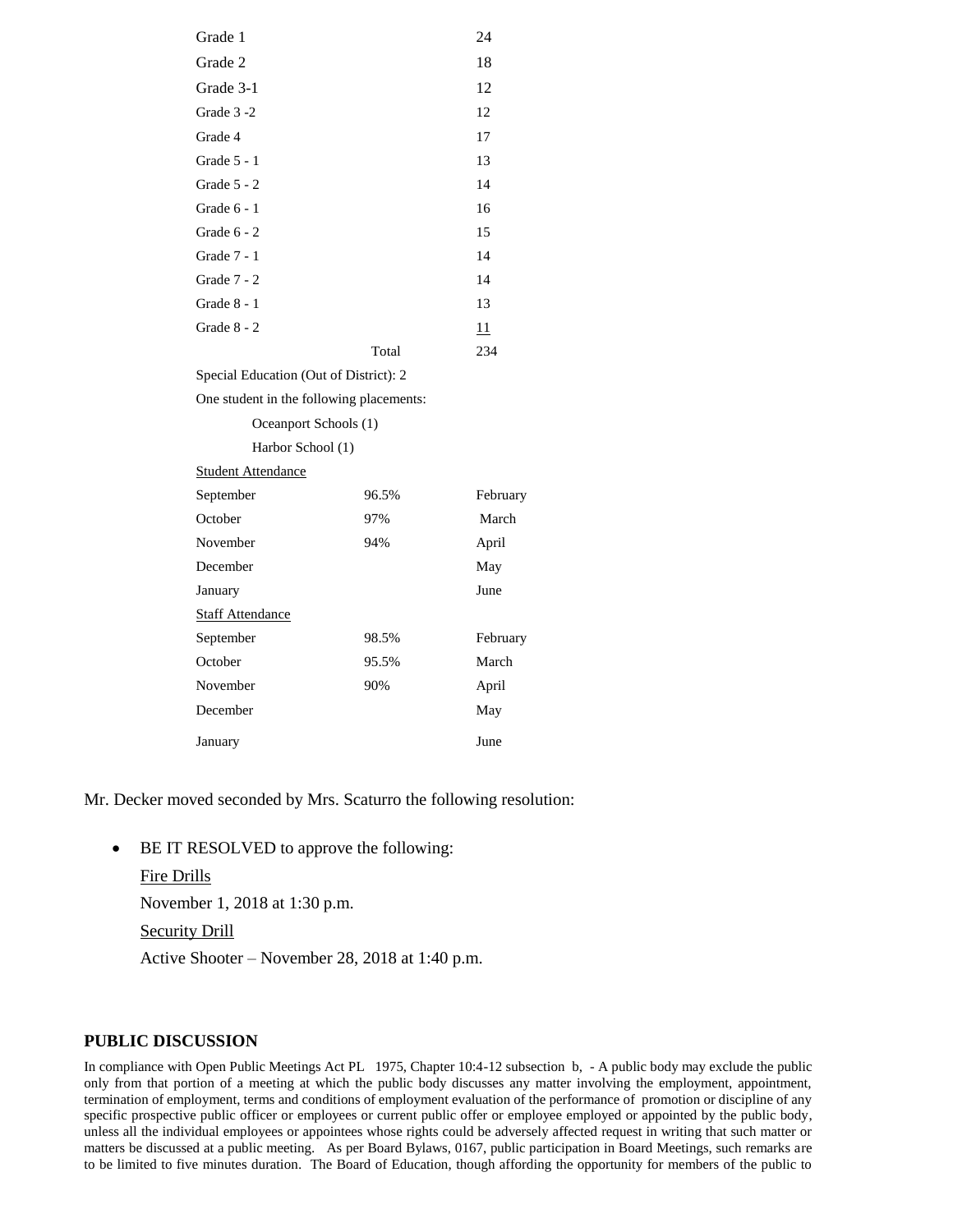comment will not engage and/or make remarks concerning matters of student confidentiality and/or matters of personnel wherein employees of the District have not been given notice of the Board's intent to discuss their terms and conditions of employment. Members of the public are reminded that though they are afforded the opportunity to address the Board, they are not given license to violate the laws of slander. Comments made by members of the public that are not in keeping with the orderly conduct of a public meeting will be asked to yield the floor and if they fail to do so may be subject to charges under New Jersey statues associated with disruption of a public meeting.

There was no public discussion.

# **PTO UPDATE**

The PTO holiday dance was successful and the students did not seem to mind having to leave their cell phones at the door.

# **FINANCE**

Chair: Karen Dolan

Leo Decker, Ken Marowitz, Melanie Andrews

Mrs. Andrews moved seconded by Mrs. Scaturro the following resolutions:

BE IT RESOLVED to approve the following financial reports without Audit Adjustments:

Report of the Board Secretary – November 30, 2018 – Draft Balances

Cash Balances:

**November**, 2018

| Fund 10 |    | 2,732,778.18    |
|---------|----|-----------------|
| Fund 20 | S  | $(\$26,296.93)$ |
| Fund 30 | S  |                 |
| Fund 40 | S  | $(\$32,500.00)$ |
| Fund 50 | \$ | 4.677.25        |
| Fund 60 |    | \$68,930.05     |

- Reconciliation Report for November 2018
- Monthly transfer report for November 2018
- November Bills List in the amount of \$179,309.19.

 Gross payroll in the amount of \$139,547.64 for November 15, 2018 and \$136,917.99for November 30, 2018.

In accordance with the reports attached:

Pursuant to NJAC 6:l20-2.13(d), I certify as of November 30, 2018, no budgetary line item account has been over expended in violation of NJAC 6:20-22.13 (ad). I hereby certify that all of the above information is correct.

### Board Certification:

Pursuant to NJAC 6:20-2.3 (e), we certify that as of November 30, 2018 after review of the Secretary's Monthly Report and upon consultation with the appropriate district officials, that to the best of our knowledge, no major account or fund has been over expended in violation of NJAC 6:230-22.13(b) and that sufficient funds are available to meet the district's financial obligations for the remainder of the year.

- BE IT RESOLVED to approve National Life Group as a 403(b) provider to the Monmouth Beach School.
- BE IT RESOLVED to approve the acceptance of a \$ 500 grant from Rutgers Eagleton Institute of Politics. This grant will help pay for the bus rental expense for Mrs. Santry's class to attend a special tour of the State House.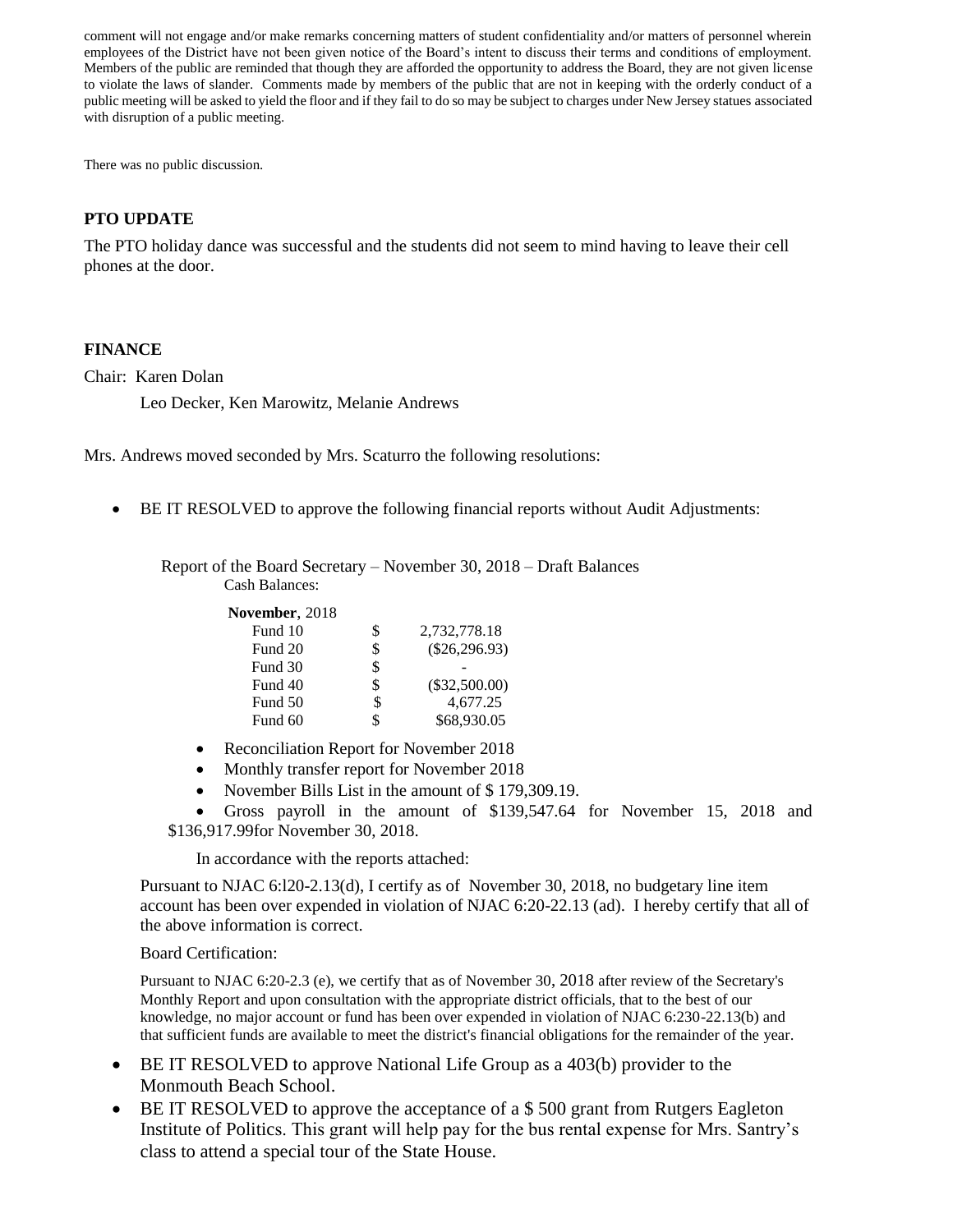BE IT RESOLVED to approve these professional development contracts for the regional professional development day on February 4, 2019:

Burley Musical Instruments Repair Service, LLC - Technical Program for Instrumental Teachers - \$67

Engaged Instruction, LLC - Fostering Student-Led Discussions in the K-5 Classroom - \$240 HighScope Educational Research Foundation - Implementing HighScope for Preschool - \$406 Kiker Learning - Digital Assessment Tools for Grades K-12 - \$440 Lindstrom Learning, LLC - Blended Learning for Grades K-12 - \$320 Teach 2 Teach, LLC - Response to Intervention for Grades K-5 - \$300 Teach 2 Teach, LLC - Response to Intervention for Grades 6-12 - \$240

 BE IT RESOLVED to approve Alyson Stout, MS, PT, ABC Pediatric Therapy to provide Physical Therapy at the rate of \$85.00 per hour at an estimated cost of \$2,900.00 from December, 2018 through June, 2019.

# **PERSONNEL**

Chair: Kelly Scaturro

Kathy Denker, Barbara Kay, Chris Dudick

There was nothing to report.

# **CURRICULUM AND INSTRUCTION**

Chair: Kathy Denker Kelly Scaturro, Chris Dudick, Barbara Kay

Mrs. Scaturro moved seconded by Mrs. Andrews the following resolutions:

 BE IT RESOLVED to approve the following teacher workshops: Deborah Tuzzo to attend Suicide Awareness workshop on January 30, 2019 at a cost of \$75.00.

Michael Kammerer to attend the NJAHPERD Annual Convention on February 25  $\&$  26, 2019 at a cost of \$125.00.

Rachel Mogavero and Denise Sullivan to attend MC3 Winter Summit on January 11, 2019 at no cost under the MC3 membership.

 $\bullet$  BE IT RESOLVED to approve the Shore Consortium G & T Trip for Grade 5 on January 24 and January 25 at a cost of \$498.00.

# **BUILDING AND GROUNDS**

Chair: Leo Decker

Karen Dolan, Ken Marowitz, Melanie Andrews

Mr. Dudick moved seconded by Mrs. Scaturro the following resolutions:

BE IT RESOLVED to approve the following Building Use Applications:

• PTO to hold the Book Fair in the library on  $2/22/19$  from 12:30 p.m. – 6:30 p.m.,  $2/25/19$  and  $2/26/19$  from 9 a.m.  $-11:30$  a.m. and 2:45 p.m.  $-4:00$  p.m.